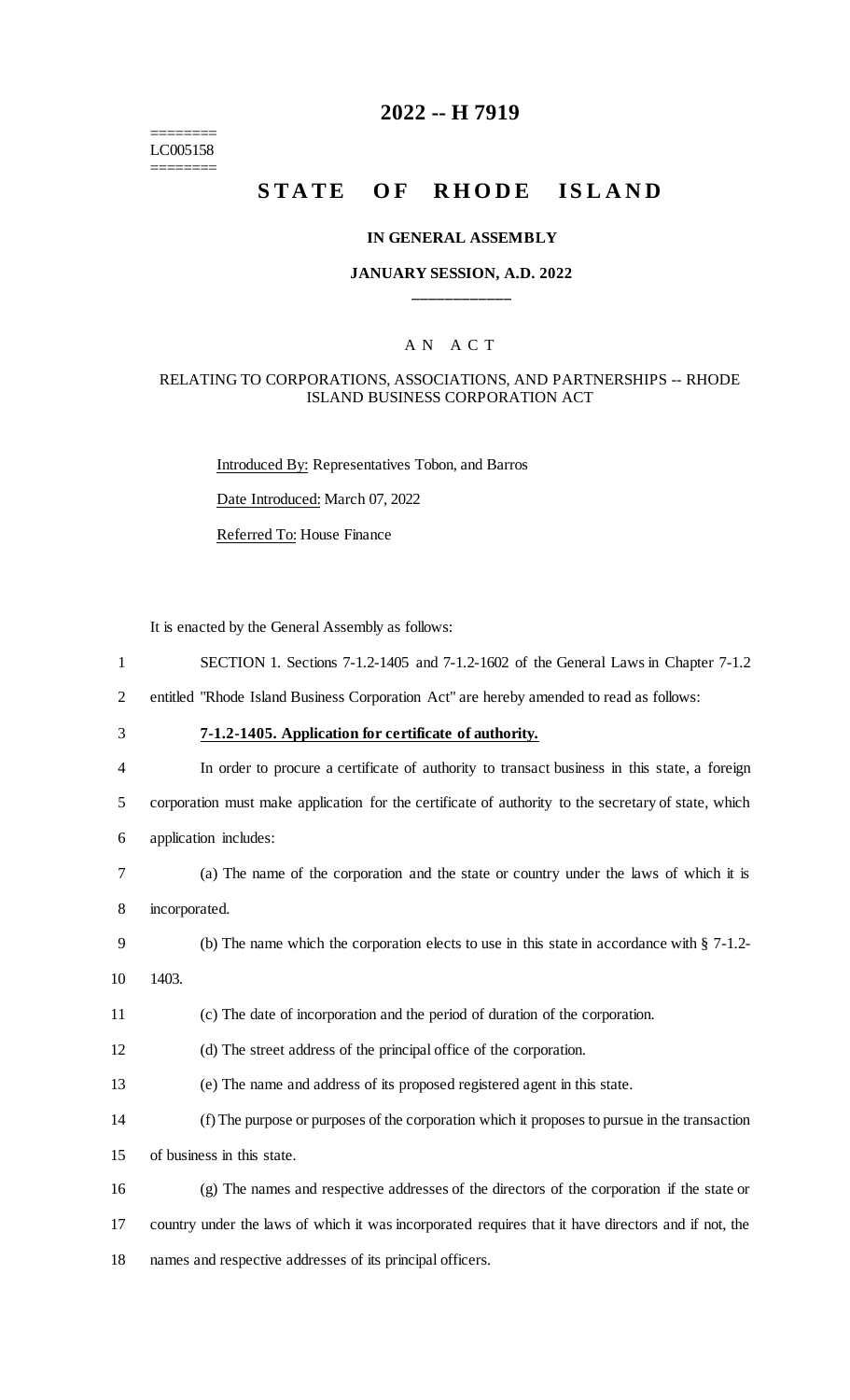(h) A statement of the aggregate number of shares which the corporation has authority to issue, itemized by classes, par value of shares, shares without par value, and series, if any, within a class. (i) An estimate, expressed as a percentage, of the proportion that the estimated value of the property of the corporation to be located within this state during the following year bears to the value of all property of the corporation to be owned during the following year, wherever located, and an estimate, expressed as a percentage, of the proportion that the gross amount of business to 8 be transacted by the corporation at or from places of business in this state during the following year 9 bears to the gross amount which will be transacted by the corporation during the following year. **7-1.2-1602. Fees and charges payable to the secretary of state upon filing, certifying or copying of papers.** (a) The secretary of state shall charge and collect for filing: (1) Articles of incorporation and issuing a certificate of incorporation, seventy dollars (\$70.00). (2) Articles of amendment and issuing a certificate of amendment, fifty dollars (\$50.00). (3) Restated articles of incorporation, seventy dollars (\$70.00). (4) Articles of merger or consolidation and issuing a certificate of merger or consolidation, one hundred dollars (\$100). (5) An application to reserve a corporate name, fifty dollars (\$50.00). (6) A notice of transfer of a reserved corporate name, fifty dollars (\$50.00). (7)(i) Filing a statement of change of registered agent and registered office or filing a statement of change of registered agent, twenty dollars (\$20.00). (ii) Filing a statement of change of registered office only, without fee. (8) A statement of the establishment of a series of shares, ten dollars (\$10.00). (9) A statement of cancellation of shares, ten dollars (\$10.00). (10) A statement of reduction of stated capital, ten dollars (\$10.00). (11) A statement of intent to dissolve, without fee. (12) A statement of revocation of voluntary dissolution proceedings, ten dollars (\$10.00). (13) Articles of dissolution, fifty dollars (\$50.00). (14) An application of a foreign corporation for a certificate of authority to transact business in this state and issuing a certificate of authority, one hundred fifty dollars (\$150). (15) An application of a foreign corporation for an amended certificate of authority to transact business in this state and issuing an amended certificate of authority, seventy-five dollars (\$75.00).

#### LC005158 - Page 2 of 6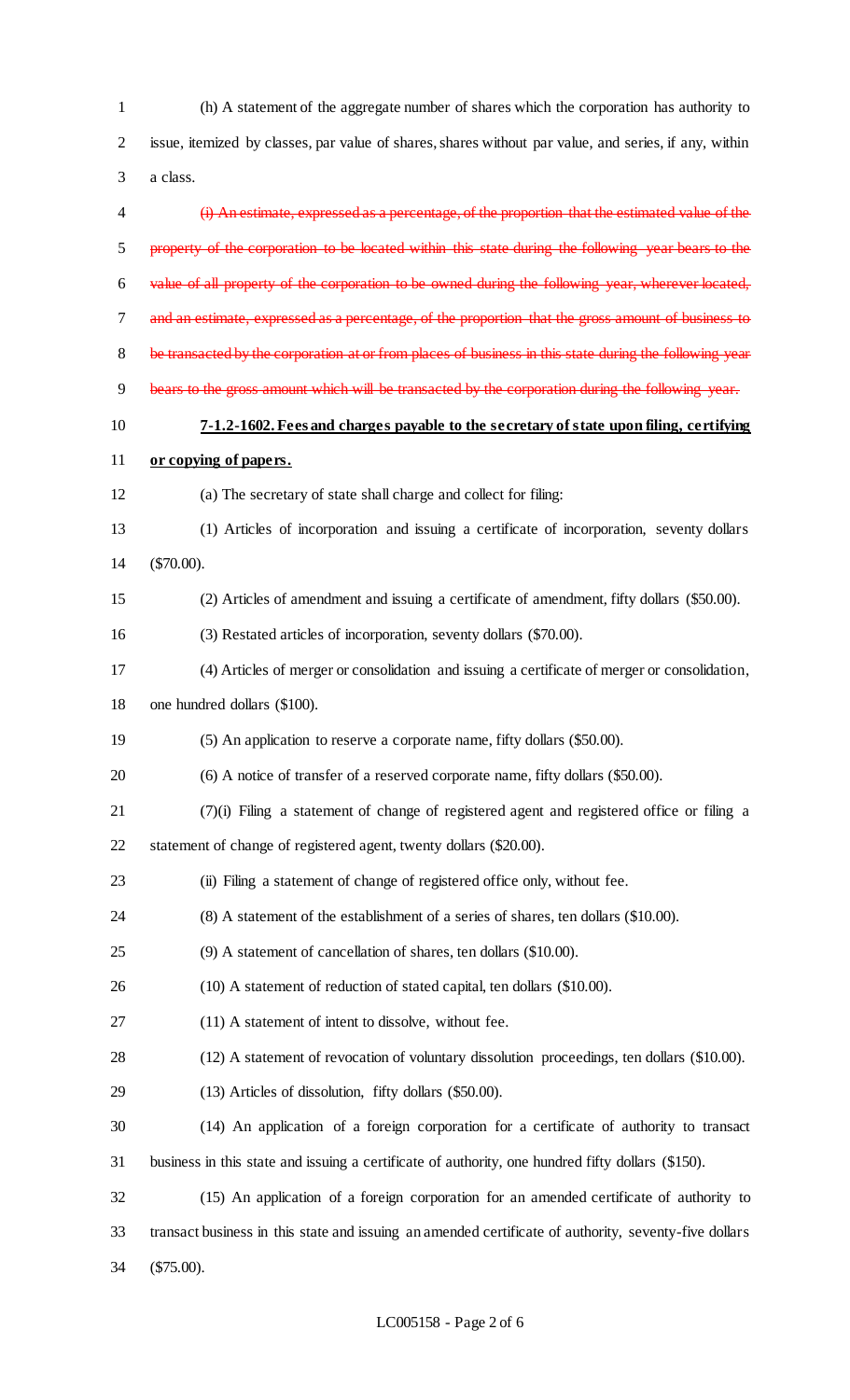(16) A copy of an amendment to the articles of incorporation of a foreign corporation holding a certificate of authority to transact business in this state, fifty dollars (\$50.00). (17) A copy of articles of merger of a foreign corporation holding a certificate of authority to transact business in this state, fifty dollars (\$50.00). (18) An application for withdrawal of a foreign corporation and issuing a certificate of withdrawal, fifty dollars (\$50.00). (19) An annual report, fifty dollars (\$50.00). (20) Registered name application, fifty dollars (\$50.00). (21) Certificate of good standing/letter of status, twenty dollars (\$20.00). (22) Certificate of fact, thirty dollars (\$30.00). (23) Any other statement or report, except an annual report, of a domestic or foreign corporation, ten dollars (\$10.00). (24) A certificate of conversion to a non-Rhode Island entity, fifty dollars (\$50.00). (b) The secretary of state shall charge and collect: (1) To withdraw the certificate of revocation of a corporation, whether domestic or foreign, a penalty in the amount of fifty dollars (\$50.00) for each year or part of a year that has elapsed since the issuance of the certificate of revocation. (2) For furnishing a certified copy of any document, instrument, or paper relating to a corporation, fifteen cents (\$.15) per page and ten dollars (\$10.00) for the certificate and affixing 20 the seal to it. (3) At the time of any service of process on him or her as resident agent of a corporation, fifteen dollars (\$15.00), which amount may be recovered as taxable costs by the party to the suit or action making the service if the party prevails in the suit or action. (c)(1) The secretary of state shall charge and collect from each domestic  $\frac{1}{\text{and foreign}}$ 25 corporation a one hundred sixty dollar (\$160) license fees fee, based on the number of shares which 26 it has authority to issue or the increase in the number of shares which it has authority to issue, at the time of: (i) Filing articles of incorporation or an application for certificate of authority; 29 (ii) Filing articles of amendment or an amended certificate of authority increasing the number of authorized shares; and (iii) Filing articles of merger increasing the number of authorized shares which the surviving or new corporation, if a domestic corporation, has the authority to issue above the aggregate number of shares which the constituent domestic corporations and constituent foreign 34 corporations authorized to transact business in this state had authority to issue. Filing articles of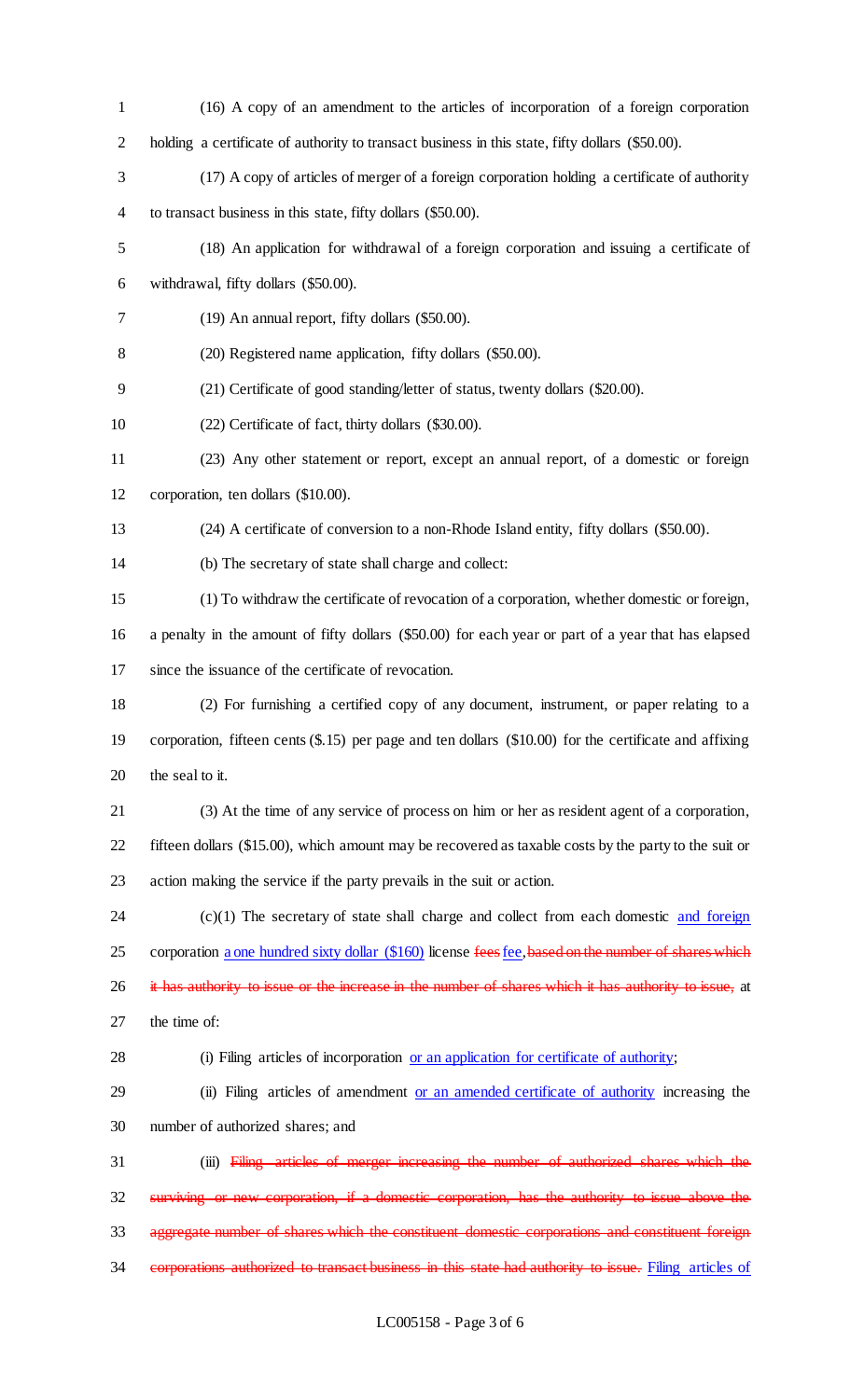| 1              | merger increasing the number of authorized shares which the surviving or new domestic                |
|----------------|------------------------------------------------------------------------------------------------------|
| $\overline{2}$ | corporation, if the surviving corporation has the authority to issue a greater number of shares than |
| 3              | the aggregate number of shares authorized to be issued by the merging, non-surviving entity          |
| 4              | authorized to transact business in this state prior to said merger.                                  |
| 5              | (2) The license fees charged to a domestic corporation are as follows:                               |
| 6              | (i) One hundred sixty dollars (\$160) for less than seventy five million (75,000,000)                |
| 7              | authorized shares; and                                                                               |
| 8              | $(ii)$ One fifth $(V_2)$ cent per share of each authorized share for seventy five million            |
| 9              | $(75,000,000)$ shares or greater.                                                                    |
| 10             | (3) The above license fee calculations also apply when a corporation files an amendment              |
| 11             | or merger showing an increase in authorized shares.                                                  |
| 12             | (d)(1) The secretary of state shall charge and collect from each foreign corporation license         |
| 13             | fees at the time of:                                                                                 |
| 14             | (i) Filing an application for a certificate of authority to transact business in this state;         |
| 15             | (ii) Filing articles of amendment which increased the number of authorized shares; and               |
| 16             | (iii) Filing articles of merger which increased the number of authorized shares which the            |
| 17             | or new corporation, if a foreign corporation, has authority to issue above the aggregate             |
| 18             | number of shares which the constituent domestic corporations and constituent foreign corporations    |
| 19             | authorized to transact business in this state had authority to issue.                                |
| 20             | (2) The license fees charged to a foreign corporation are as follows:                                |
| 21             | (i) One hundred sixty dollars (\$160) for less than seventy five million (75,000,000)                |
| 22             | authorized shares represented in the State of Rhode Island; and                                      |
| 23             | $(ii)$ One fifth $(1/3)$ cent per share of each authorized share for 75,000,000 shares or greater.   |
| 24             | (3) The above license fee calculations also apply when a corporation files an amendment              |
| 25             | or merger showing an increase in authorized shares.                                                  |
| 26             | (4) The number of authorized shares represented in this state is that proportion of its total        |
| 27             | authorized shares which the sum of the value of its property located in this state and the gross     |
| 28             | amount of business transacted by it at or from places of business in this state bears to the sum of  |
| 29             | the value of all of its property, wherever located, and the gross amount of its business, wherever   |
| 30             | transacted. The proportion is determined from information contained in the application for a         |
| 31             |                                                                                                      |
|                | certificate of authority to transact business in this state or in the application for an amended     |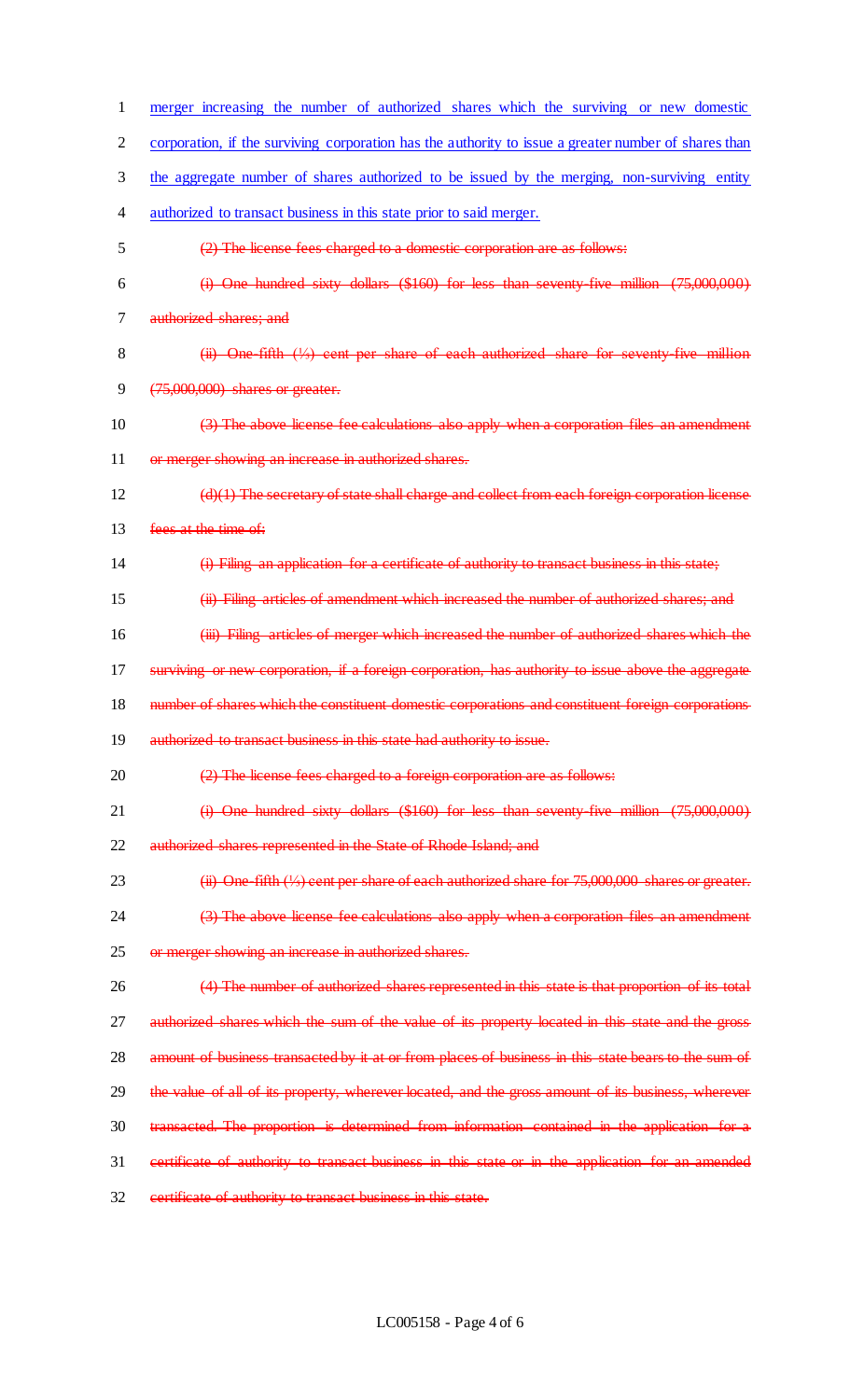======== LC005158 ========